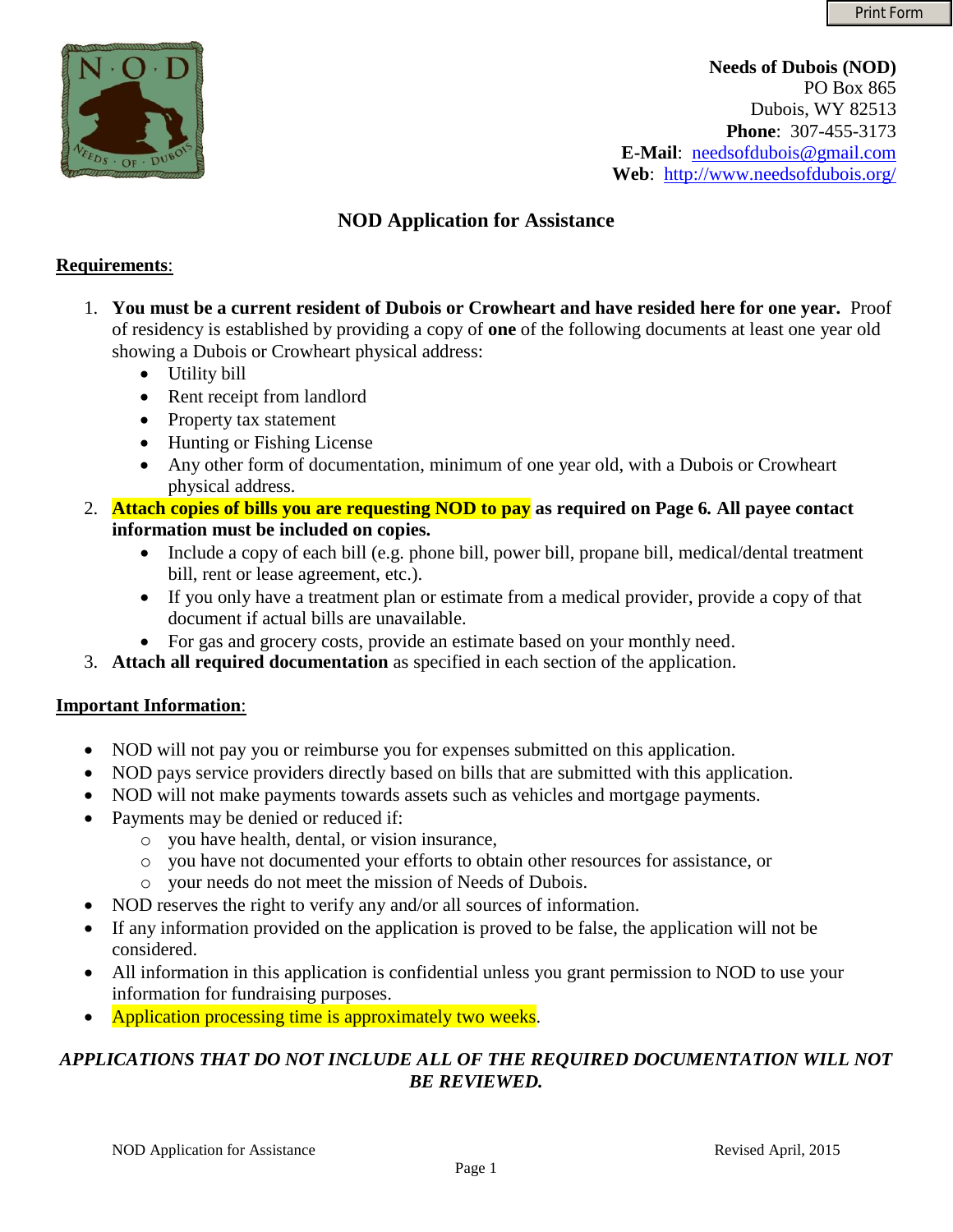#### **NOD Application for Assistance**

# **1. Applicant Information**

Full name:

Street and mailing address:

Phone Number: Email Address:

If filling out an application on behalf of someone else, please list your name, street and mailing addresses, phone number(s), and email address.

Write a brief statement outlining the reason you are applying for NOD assistance: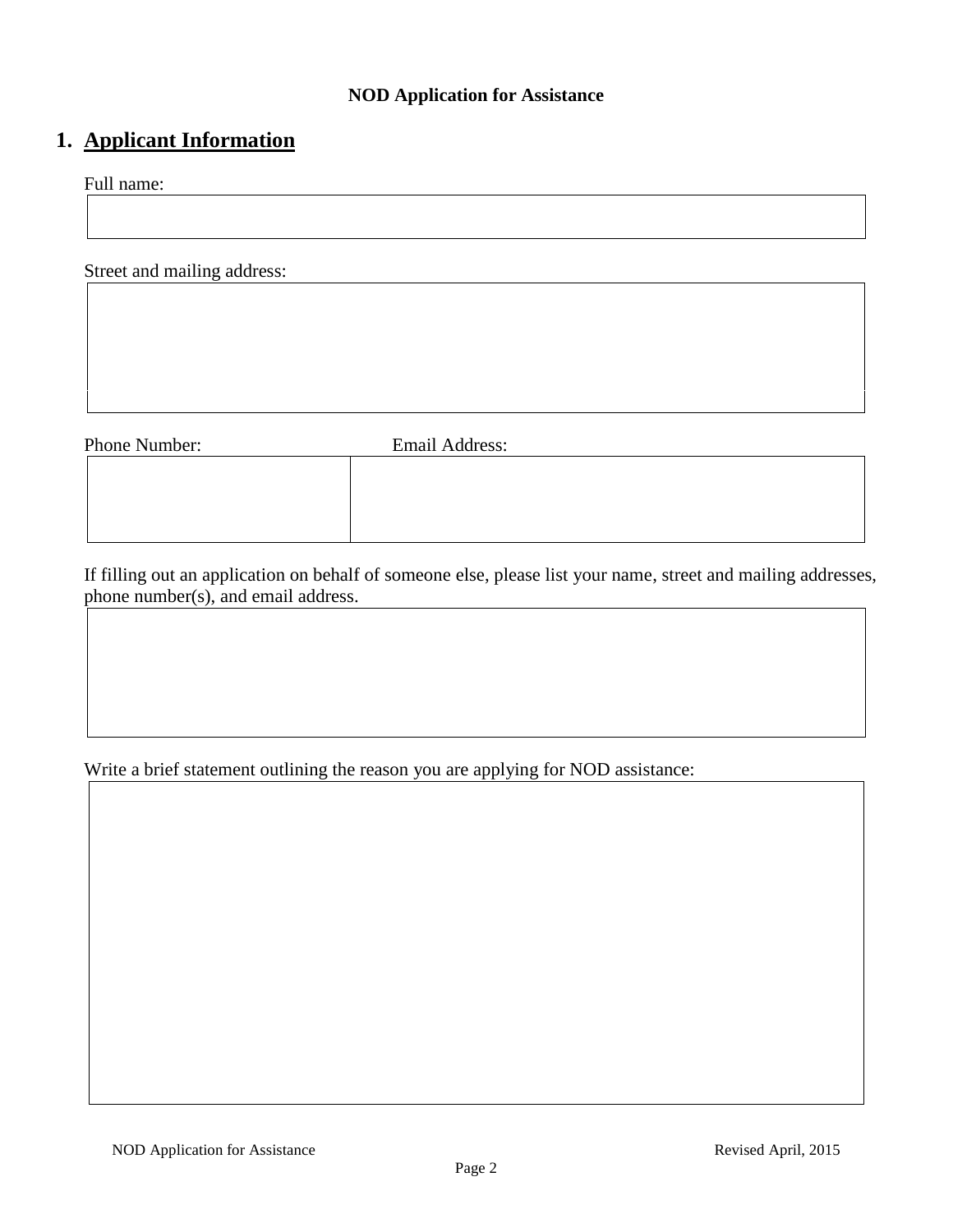## **2. Household, Employment, Income, and Expense Information**

Are you or your spouse/significant other working?

- $\Box$  Yes myself  $\Box$  Yes - spouse/significant other
- □ No myself
- $\Box$  No spouse/significant other
- $\Box$  NA no spouse/significant other

*Please attach copies of last three pay stubs for you and/or your spouse/significant other if one or both of you are working.*

Are you or your spouse/significant other incapable of working? *If yes, please attach doctor's statement or comparable documentation verifying why one or both are unable to work.* 

- Yes myself
- $\Box$  Yes spouse/significant other
- $\Box$  No myself
- $\Box$  No spouse/significant other
- $\Box$  NA no spouse/significant other

Have you or your spouse/significant other registered for unemployment insurance?

- $\Box$  Yes myself ■ No - myself
- $\Box$  Yes spouse/significant other
- $\Box$  No spouse/significant other
	- $\Box$  NA no spouse/significant other

#### *Attach unemployment registration and/or other income receipt if applicable.*

Please list the names, relationship, and dates of birth of all persons living in your household. Answer yes or no as to whether each person is a dependent or is generating income for the household.

| <b>Name</b>         | Relationship | Date of      | <b>Answer Yes or No:</b><br>Is this person |                   |
|---------------------|--------------|--------------|--------------------------------------------|-------------------|
|                     | to Applicant | <b>Birth</b> | Dependent?                                 | <b>Generating</b> |
|                     |              |              |                                            | Income?           |
|                     | <b>SELF</b>  |              |                                            |                   |
|                     |              |              |                                            |                   |
|                     |              |              |                                            |                   |
|                     |              |              |                                            |                   |
|                     |              |              |                                            |                   |
|                     |              |              |                                            |                   |
|                     |              |              |                                            |                   |
|                     |              |              |                                            |                   |
|                     |              |              |                                            |                   |
| Total in household: |              |              |                                            |                   |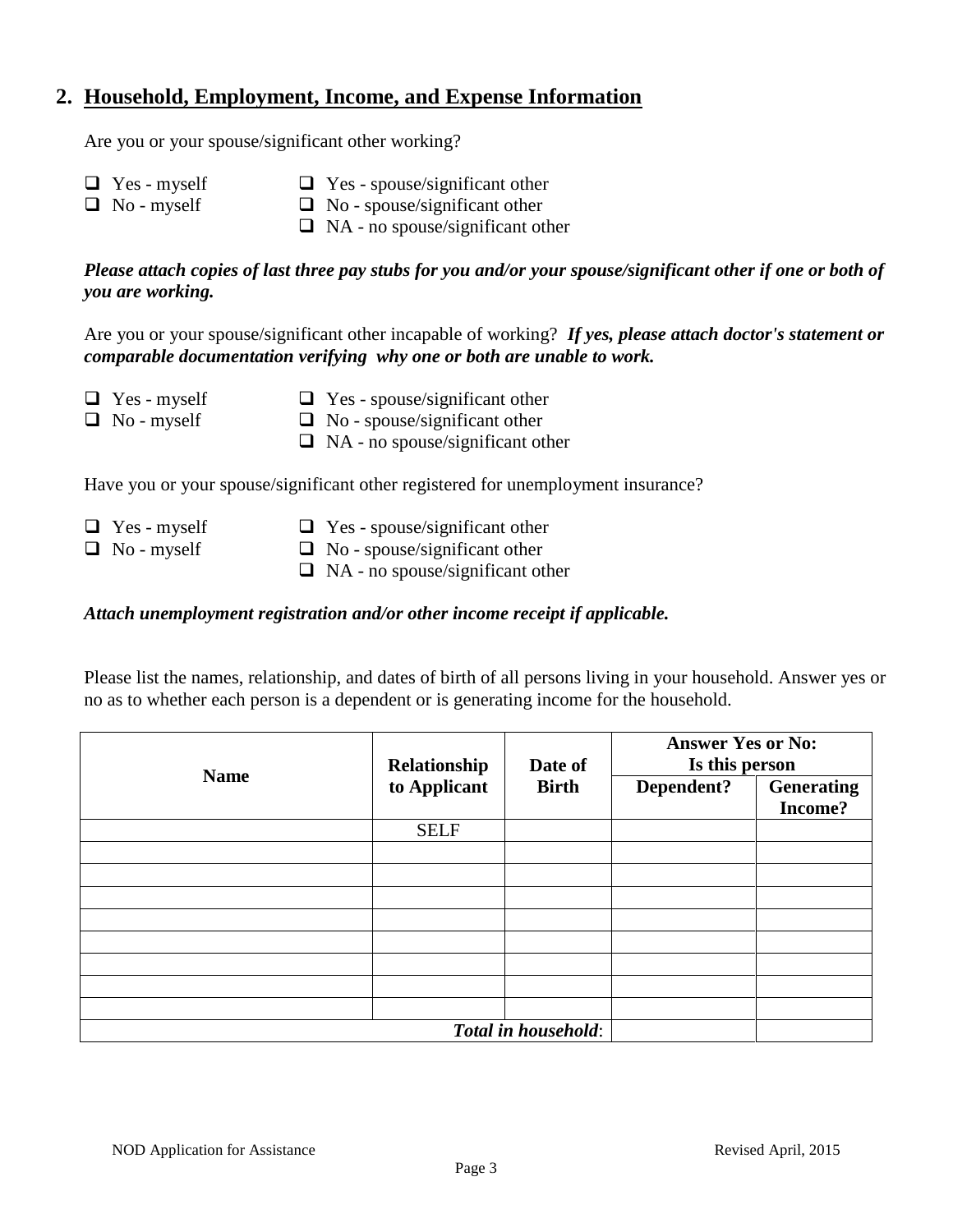To determine need, NOD must know your current monthly household income and expenses. List each source of income with its amount in the following table for all members of the household that are generating income. If you are receiving other forms of financial aid, list that in the space provided on page 5.

| <b>Income Source</b>  | <b>Monthly</b><br><b>Amount</b> |
|-----------------------|---------------------------------|
|                       |                                 |
|                       |                                 |
|                       |                                 |
|                       |                                 |
|                       |                                 |
|                       |                                 |
|                       |                                 |
|                       |                                 |
|                       |                                 |
|                       |                                 |
|                       |                                 |
| Total monthly income: |                                 |

Please list all your current monthly household expenses in the following table.

| Payee                          | <b>Monthly</b><br><b>Amount</b> |
|--------------------------------|---------------------------------|
|                                |                                 |
|                                |                                 |
|                                |                                 |
|                                |                                 |
|                                |                                 |
|                                |                                 |
|                                |                                 |
|                                |                                 |
|                                |                                 |
|                                |                                 |
| <b>Total monthly expenses:</b> |                                 |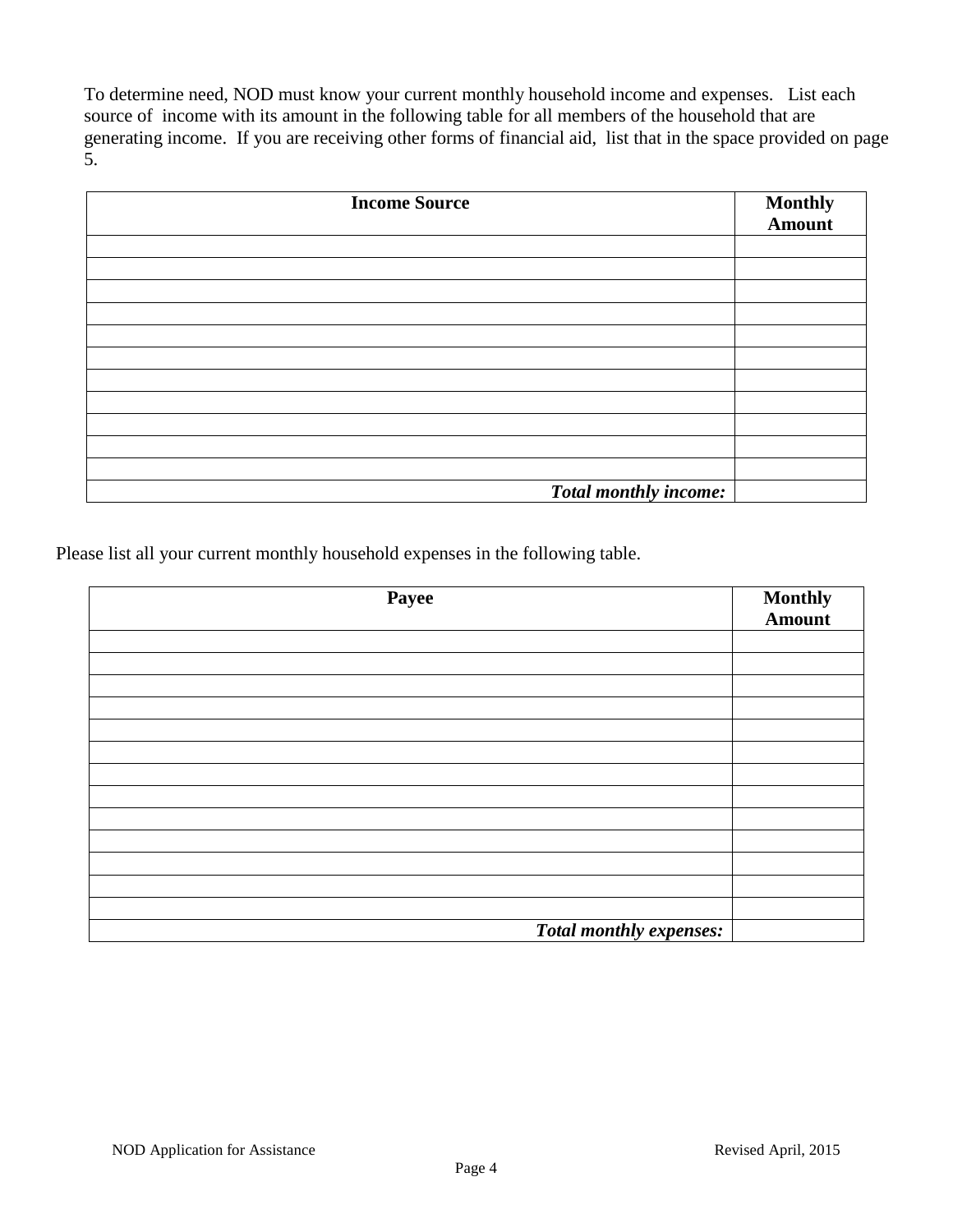## **3. Other Sources of Financial Aid**

Do you have any type of health, dental, or vision insurance? If no, skip the next question.

Yes

 $\Box$  No

Does your insurance have limited or no coverage for your needs? *If yes, please attach the section of your insurance policy stating limitations*.

□ Yes

 $\Box$  No

Have you applied for other forms of assistance?

Yes

If yes, please complete the following table. Include any past assistance you received from NOD. Examples of other forms of assistance include, but are not limited to:

- LIEAP
- Food stamps
- St. Thomas Episcopal Church food bank
- Dubois Medical Clinic sliding scales
- Indigent care through hospitals
- Disability Insurance
- Veteran's benefits
- Lion's Club for vision needs
- Kiwanis Club for children's needs

| <b>Source of Assistance</b> | <b>Date</b><br><b>Applied</b> | <b>Approved or</b><br>Denied? | <b>Amount</b><br><b>Requested</b> | <b>Amount</b><br><b>Received</b> |
|-----------------------------|-------------------------------|-------------------------------|-----------------------------------|----------------------------------|
|                             |                               |                               |                                   |                                  |
|                             |                               |                               |                                   |                                  |
|                             |                               |                               |                                   |                                  |
|                             |                               |                               |                                   |                                  |
|                             |                               |                               |                                   |                                  |
|                             |                               |                               |                                   |                                  |
|                             |                               |                               |                                   |                                  |
|                             |                               |                               |                                   |                                  |
|                             |                               |                               |                                   |                                  |
|                             |                               |                               |                                   |                                  |
| <b>Totals</b>               |                               |                               |                                   |                                  |